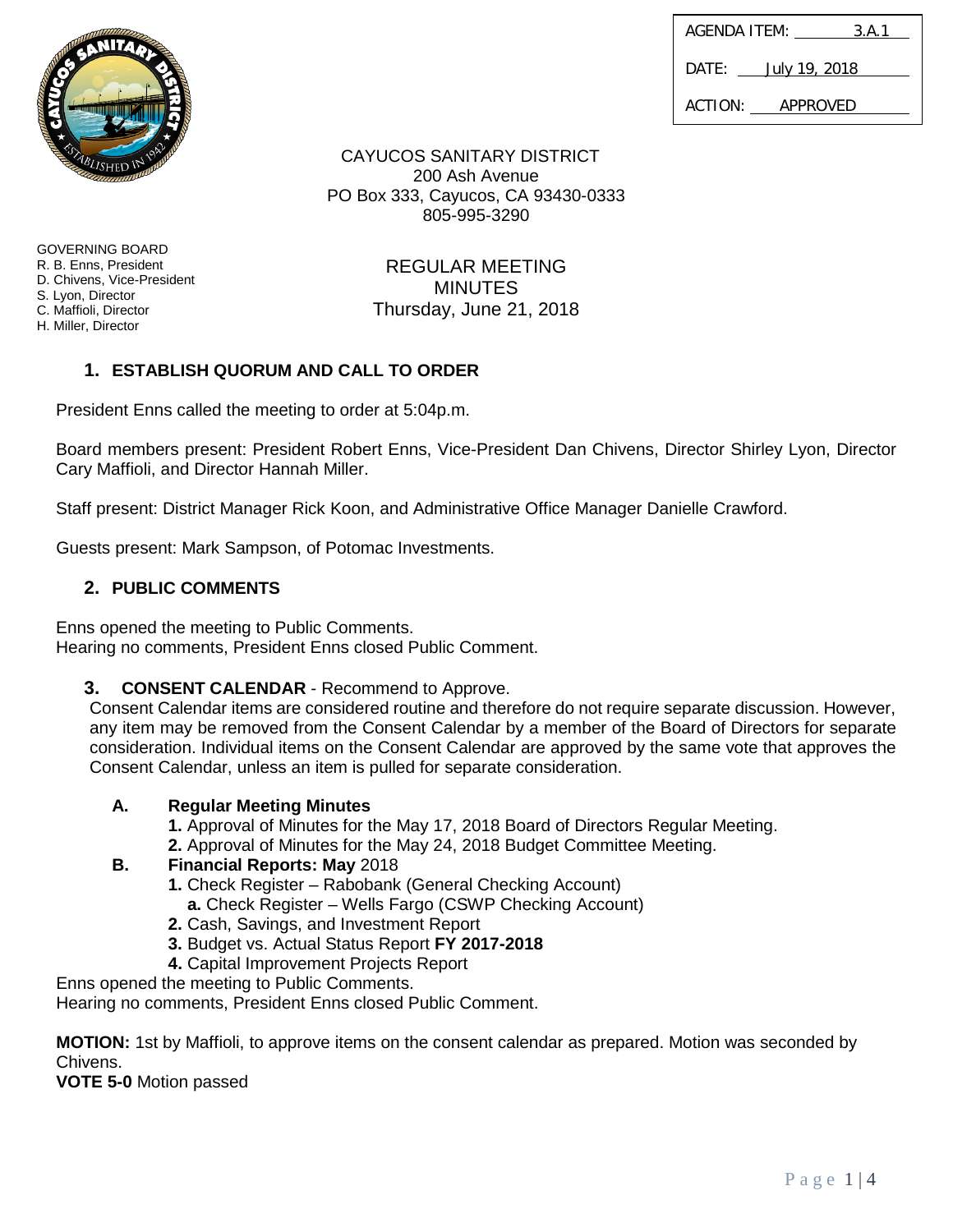### **4. STAFF COMMUNICATIONS AND INFORMATION ITEMS:** (NO ACTION REQUIRED)

- **A.** District Manager's Report May 2018
- **B.** Monthly Customer Satisfaction Survey Submissions **None**
- **C.** Will Serves New

| <b>None</b>                                                |
|------------------------------------------------------------|
| Will Serves – Renewed                                      |
| Freedman, APN 064-422-005, 3390 Studio Dr. - SFR New       |
| Kingslyn, APN 064-081-053, 915 Park Ave. - SFR New         |
| Interian, APN 064-264-048, 370 Old Creek Rd. - SFR New     |
| Will Serves - Finaled                                      |
| Curti, APN 064-111-003, 242 Cayucos Dr. - SFR Remodel      |
| Mancebo, APN 064-128-009, 187 J St. - SFR Remodel          |
| Levitan, APN 064-133-035, 660 Park Ave. - SFR New          |
| Payne, APN 064-163-009, 68 12th St. - SFR Addn / ALT       |
| Pierce, APN 064-432-040, 3493 Ocean Blvd. - SFR Addn / ALT |
| Fichera, APN 064-202-005, 125 Obispo Ave. - SFR New        |
| Will Serves – Continue to Serve (No Will Serve Required)   |
| <b>None</b>                                                |
|                                                            |

Manager Koon's report was accepted as presented. He updated the Board on Administrative items, O&M activities, and Capital Projects for the month of May. Koon said that staff had completed the FY 2017/18 preliminary audit visit and scheduled the next audit review in August. He also mentioned that notice of the FY 2018/19 draft budget was published via the Tribune on June 9, 2018. Koon discussed some of the questions and concerns raised at the budget committee meeting and informed the Board that the tax lien notices were mailed out on June 1, 2018. He let the Board know that staff is now gearing up for the rate increase occurring with the July billing.

Enns commented that he does not want the ground breaking ceremony cards to come after the rate increase. He would like them sent out prior to July 1, 2018 billing.

Crawford explained that there is not enough time to get postcards made and sent out prior to billing in 2 weeks.

Enns requested a note be put on the July billing cards informing customers that they will be receiving a postcard soon with ground breaking ceremony details.

Items 4A, B, and, C were received and accepted.

Enns opened the meeting to Public Comments. Hearing no comments, President Enns closed Public Comment.

#### **5. PRESENTATION AND REVIEW OF THE CITY OF MORRO BAY WWTP FY 2018/2019 BUDGET.**

The City of Morro Bay WWTP budget was received.

Enns opened the meeting to Public Comments. Hearing no comments, President Enns closed Public Comment.

### **6. CONSIDERATION TO APPROVE PAYMENT OF MORRO BAY INVOICE FOR 3RD QUARTER OF FY 2017/18 IN THE AMOUNT OF \$124,234.09.**

Koon presented his staff report related to the WWTP invoice.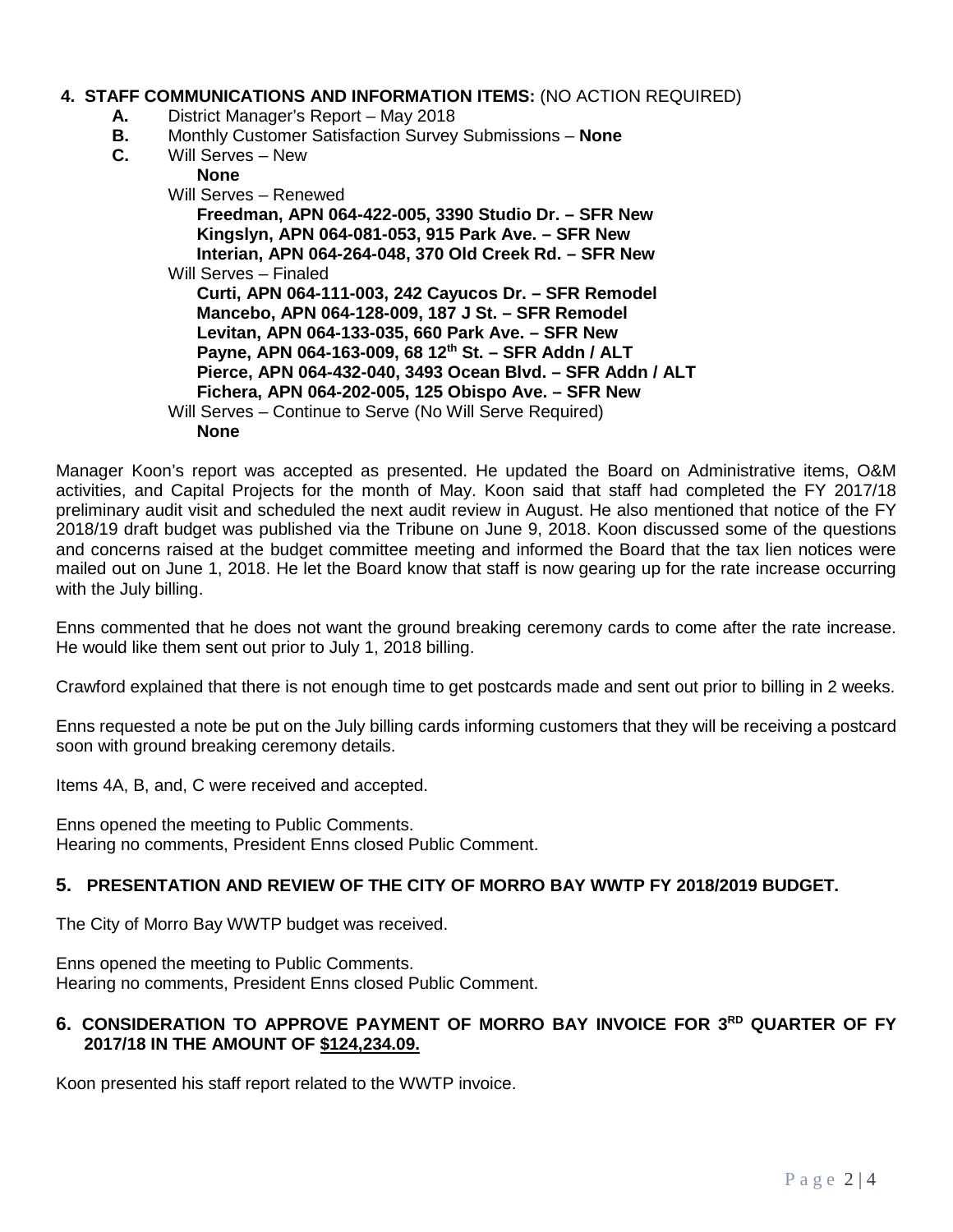Enns opened the meeting to Public Comments. Hearing no comments, President Enns closed Public Comment.

**MOTION:** 1st by Lyon, to approve payment of Morro Bay invoice for 3<sup>rd</sup> quarter of FY 2017/18 in the amount of \$124,234.09**.** The motion was seconded by Miller. **VOTE 5-0** Motion passed.

# **7. DISCUSSION AND CONSIDERATION TO APPROVE FY 2018/19 CAYUCOS SANITARY DISTRICT DRAFT BUDGET:**

# **A. OPERATING BUDGET**

# **B. CIP BUDGET**

Lyon asked if there was some sort of legal reason as to why the District couldn't cease paying themselves for District sewer services and fees. Unless there is some sort of legal obligation to do so, she doesn't see the purpose and would like it to be looked into further.

Miller questioned why the Admin payroll is lower next FY and Collections payroll has increased.

Crawford explained that there will be a shift in staff and that a position was moved out of Admin into Operations budget.

Enns commented on the Stand-by/Lot fees increasing when there has been a lot of construction of new homes. He felt this amount should be lower, not higher.

Koon said the reason for that is because last FY's targeted amount was too low, so this next FY is just adjusting to what it should be.

**MOTION:** 1st by Miller, to approve FY 2018/19 Cayucos Sanitary Draft Operating Budget**.** The motion was seconded by Maffioli. **VOTE 5-0** Motion passed.

Koon reviewed the planned CIP budget and after some discussions, requested Board approval.

Enns opened the meeting to Public Comments. Hearing no comments, President Enns closed Public Comment.

**MOTION:** 1st by Chivens, to approve FY 2018/19 Cayucos Sanitary Draft CIP Budget**.** The motion was seconded by Miller. **VOTE 5-0** Motion passed.

### **8. DISCUSSION AND CONSIDERATION TO ADOPT RESOLUTION 2018-3 ESTABLISHING FISCAL YEAR 2018/19 APPROPRIATIONS LIMIT.**

Enns opened the meeting to Public Comments. Hearing no comments, President Enns closed Public Comment.

**MOTION:** 1st by Lyon, to adopt District Resolution 2018-3 establishing fiscal year 2018/19 appropriations limit. The motion was seconded by Maffioli. **ROLLCALL VOTE:** Lyon-yes, Maffioli-yes, Chivens-yes, Miller-yes, Enns-yes. **VOTE 5-0** Motion passed.

## **9. PRESENTATION OF CAYUCOS SUSTAINABLE WATER PROJECT SOLAR ENERGY FINANCIAL MODEL.**